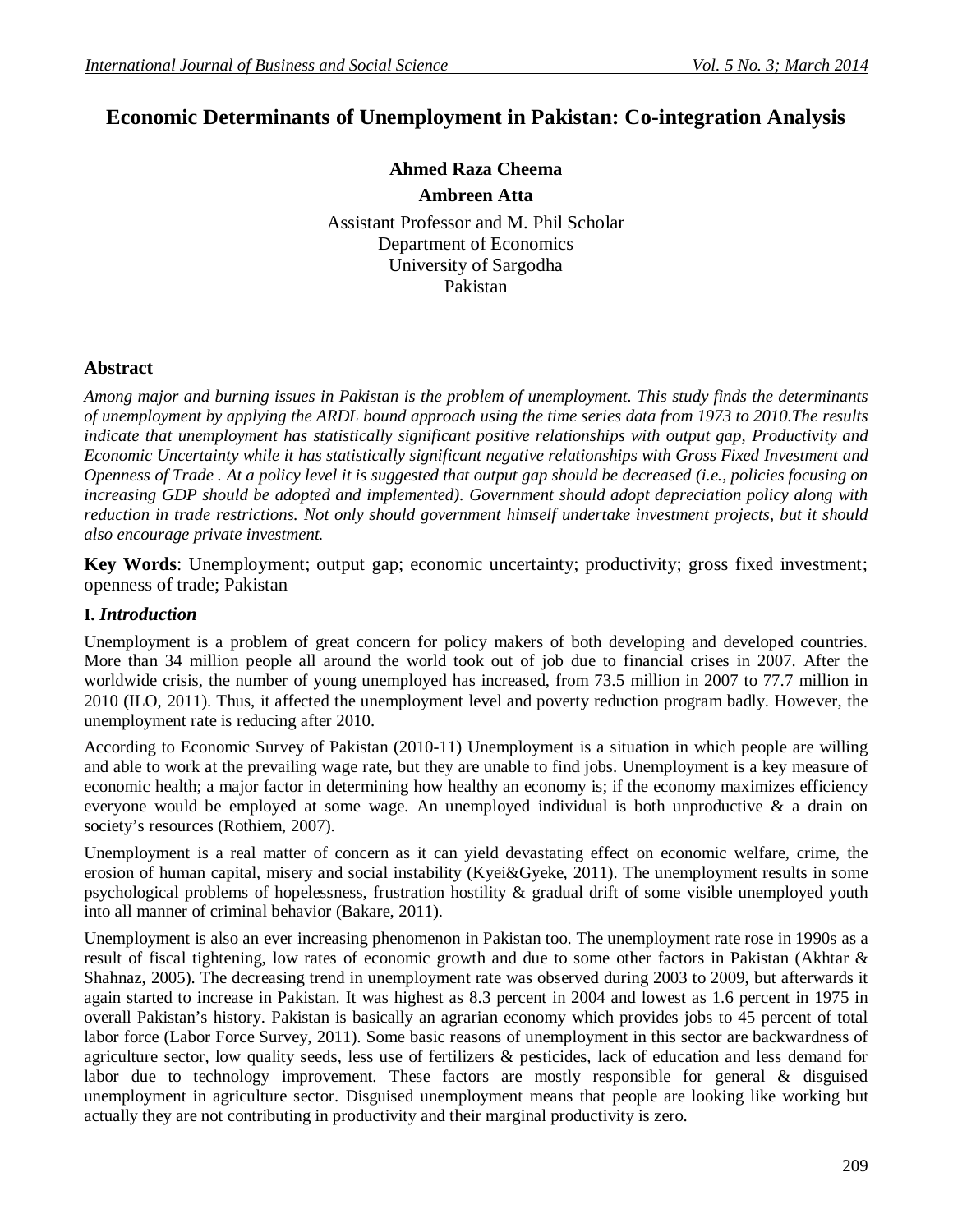Major reasons of unemployment in Pakistan are concerned with the backwardness of agriculture sector, and other reasons are worsening law and order situation, high growth rate of population, energy crisis, faulty educational system, poor governance and deep rooted corruption (Ali, 2010).

The Millennium summit was held in 2000 among 190 countries including Pakistan. Its aim is to achieve 8 goals. One of these goals is poverty reduction which is affected by unemployment adversely. Rafiq et al. (2010) found by using the time series data that Population growth, Inflation rate (CPI based), and FDI are important determinants of unemployment in Pakistan. But there is still gap. So this study aims at finding the relationships between unemployment rate and variables like Output Gap, Uncertainty, Productivity, Openness of trade, and Gross Fixed Investment in Pakistan.

The structure of the paper is as follows: Following introduction, the literature review is presented in the II section. The data and methodology are discussed in the III section, whereas the results are given in the final section.

#### *II. Literature Review*

Unemployment is a serious problem of developing as well as developed economies. To find the determinants of unemployment several studies have been conducted which are given below.

Valadkhani (2003) examined the main reasons of unemployment in Iran by utilizing annual time series data for a period of 1968 to 2008. The study used simultaneous equation model. The findings of this study are that increase in the output gap and uncertainty result in an increase in unemployment. Unemployment responds negatively to real investment. There is a tradeoff between unemployment and inflation for post 1979 which shows Philips curve hold for this period but high and the constant inflation rate lead to depreciation of the domestic currency and increase economic instability.

Baccaro and Rei (2005) studied institutional factors of unemployment in 18 OECD countries by using time-series data from 1969 to 1998. This research study utilized OLS technique. The findings of this study are real interest rate is positive predictor of unemployment and change in the consumer price index is negatively associated with unemployment. Changes in term of trade, and productivity are negatively associated with unemployment.

Noor et. al (2007) analyzed the existence of an Okun type relationship between unemployment and output in Malaysia by employing time series data from 1970 to 2004. The study used Okun's first difference method and Granger causality test and found that in Malaysia there is the existence of a negative relationship between output growth and unemployment. The study also showed the presence of two-way causality between output growth and unemployment rate in Malaysia.

Subhan (2008) examined the impact of price instability on economic growth and unemployment in Pakistan. The study used time series data from 1980 to 2000 and data was collected from Statistically Bulletins of Federal Bureau of Statistics, Economic Survey of Pakistan, annual reports of Asian Development Bank and publications of the State Bank of Pakistan. By using Ordinary Least Square method study found that price instability had a negative effect on economic growth and unemployment. There is an inverse relationship between economic growth and unemployment, while there is a direct relationship between manufacturing growth rate and nominal GDP. The study also showed that Foreign Direct Investment, large scale of manufacturing and exports had negative effect on unemployment, while there was positive relationship between imports and unemployment. Gillani et al (2009) examined the relationship of unemployment, poverty and inflation with crime in Pakistan. The

study used time series data from 1975 to 2007. By using Johansen cointegration technique and Granger Causality test study found that long run relationship exist among crime, inflation, poverty and unemployment. Granger Causality results showed that crime is caused by inflation, poverty and unemployment in Pakistan.

Rafiq et al (2010) estimated the determinants of unemployment in Pakistan by using time series data from 1998 to 2008. Data is taken from Economic Survey of Pakistan. The study used Simple single equation linear regression model (SELRM) & OLS technique and concluded that the relationship between unemployment & population is positive while Inflation & FDI have a negative relationship with unemployment. Results also show that there is tradeoff between unemployment & inflation in Pakistan.

Ashipala & Eita (2010) demonstrated the reasons of unemployment for the year of 1971-2007 in Namibia by using data from the Bank of Namibia and National Planning Commission. Engle-Granger method was used. The results showed that increase in prices decreased unemployment. So Philip curve was observed in Namibia. An increase in output gap and wages leads to the increases in unemployment.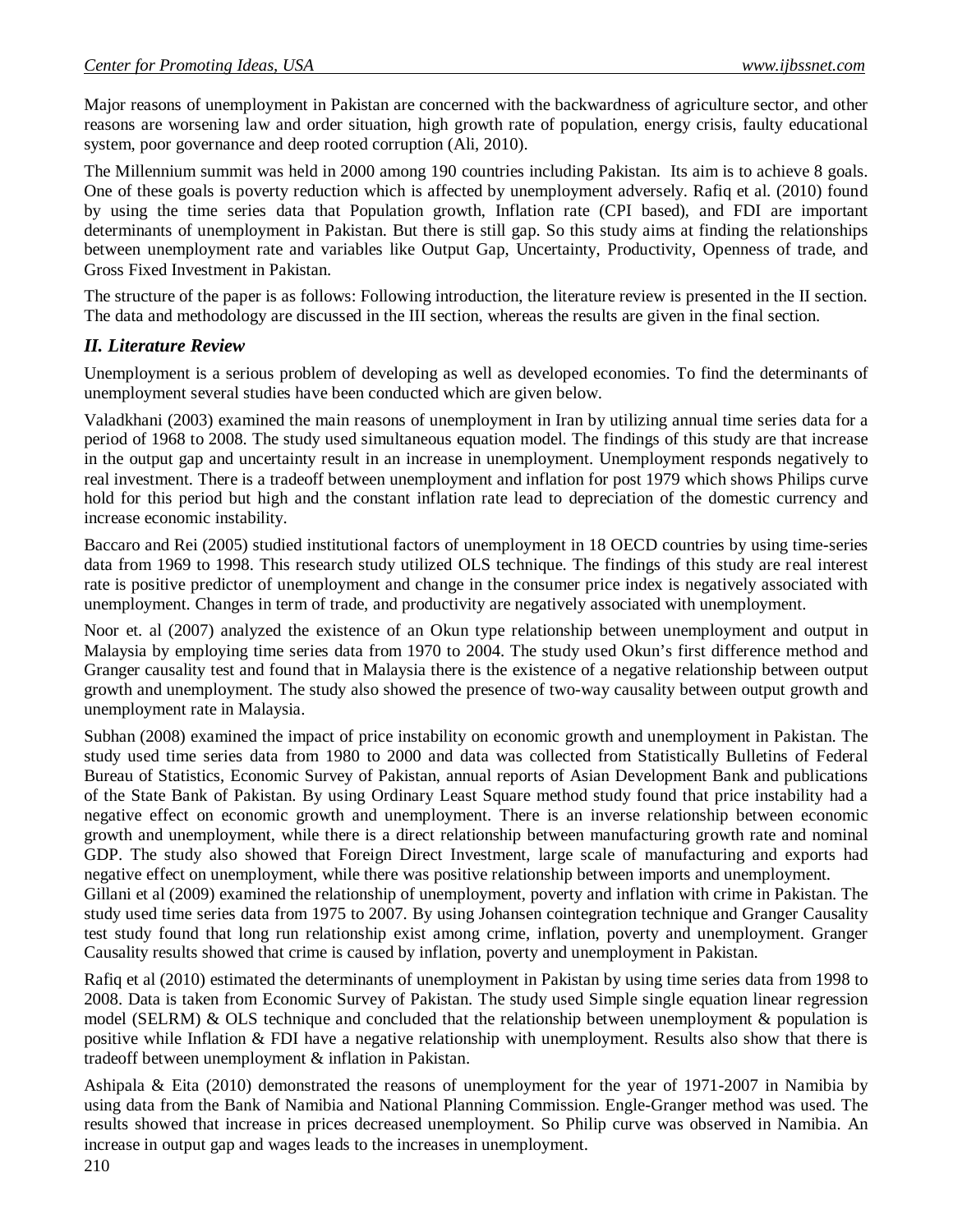There was statistically significant negative relationship between unemployment and investment, while positive relationship between unemployment and productivity but not statistically significant.

Mehmood et al (2011) studied the reasons of unemployment and the factors that affect unemployment amongst the educated segment in the Peshawar division of Pakistan. Primary data was used & taken from sampling of 442 people living in Peshawar & having at least graduation degree or capable for any technical or professional job. By using logistic regression study found that females are more unemployed than male because our social setup did not allow females to do job & women are less educated. The main reason of unemployment is high growth rate of population. The study also showed that shortage of resources, high growth of population are major factors while high growth of population\*Role of attitude towards getting high level jobs, high growth of population\*non coordination between education and job opportunity, Red ribbion\*non coordination between education and job opportunity\*role of attitude in getting high level jobs are interaction factors causing unemployment in educated segment. Graduates have a shorter unemployment duration if they have overall happy life. Other determinants of unemployment duration for graduates are work experience, financial support, financial difficulties during unemployment, job search training.

Ahmed et al (2011) analyzed the impact of unemployment on GDP in Nigeria using the time series data collected from 2000 to 2008. The result showed that there is negative relationship between unemployment and GDP.

Bakare (2011) studied the reasons of unemployment in urban areas of Nigeria. The study used time series secondary data for the period of 1978 to 2008 from Central bank of Nigeria, African Development Indicators and World Bank digest of Statistics. This study used OLS method and found that the high growth rate of population, increases in nominal wages and increase in the supply side of labor force are the main determinants of unemployment in Nigeria. Capacity utilization, private domestic investment and inflation have a negative impact on unemployment. Results also showed that the Philip curve of tradeoff between inflation and unemployment held in Nigeria.

Ray (2011) studied the relationship of inflation with output gap and expected inflation and also examined the applicability of the Phillips curve in India for the period of 1970 to 2010. The study employed Generalized Method of the Moment (GMM) and found that there was positive relationship between growth and inflation. Results also showed that there was no long run relationship between output gap, inflation and expected inflation. Existence of Phillip curve is only in the short run and not in the long run and it is vertical in the long run.

Zaman et al (2011) examined the existence of the Phillips curve in Pakistan. The study used annual data from 1975 to 2009 and data is taken from International Financial Statistics, Economic Survey of Pakistan and World Development Indicator. By using Granger Causality test study showed that there is causal and the long run relationship between unemployment and inflation in Pakistan. The study also showed that in short run temporary relationship while in the long run permanent relationship between both variables.

Umaru and Zubairu (2012) investigated the relationship between inflation and unemployment in Nigeria from 1977 to 2009. The study used Johansen Co-integration method and Grange Causality test. The result indicated that there was negative relationship between inflation and unemployment in Nigeria. Causality test showed that there was no causation between inflation and unemployment in Nigeria during the period under study.

Yousaf (2012) examined the determinants of duration of unemployment for first time job seeker in Bahawalpur. The study used primary data consisting of 350 employed individuals. By using simple single equation linear regression model study found that professional degree holders and higher education degree holders face less unemployment duration than general education and low degree holders respectively. Marital status, head of household and household size decrease the duration of unemployment but preference of government job enhance the unemployment duration.

#### *III. Data and Methodological Frame Work*

#### **3.1data**

Time series data for the period of 1973 to 2010 was used for finding the determinants of unemployment in Pakistan. It was taken from Hand Book of State Bank of Pakistan 2010, Economic Survey of Pakistan, International Financial Statistics (IFS) and Penn Word table.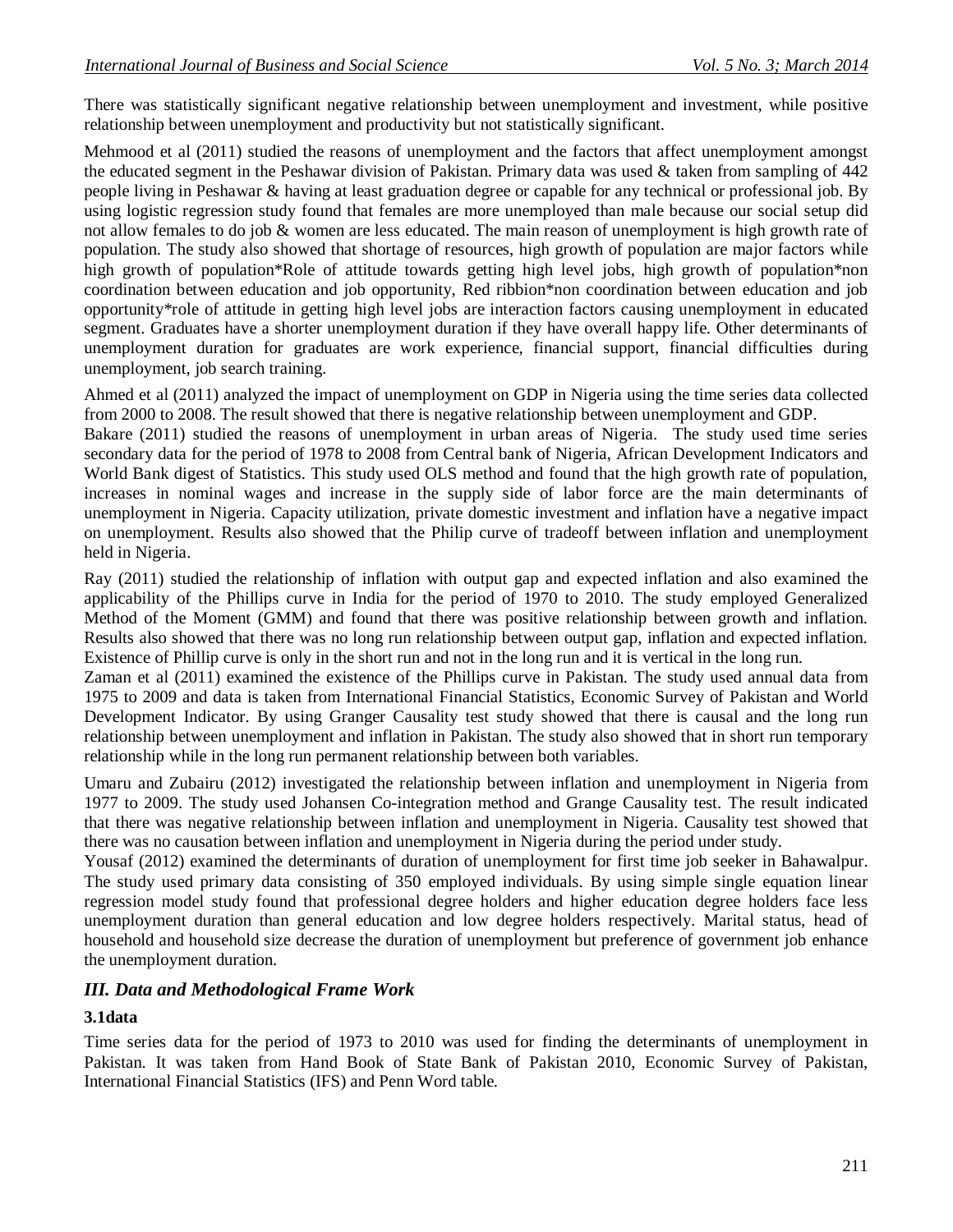#### **Variables of the study**

Five variables are used in this study for finding the determinants of unemployment. Variable unemployment rate is used as dependent variable while independent variables are output gap, economic Uncertainty, gross fixed investment, productivity and openness of trade.

Labeling and construction of variables are given in table 1

| <b>UNR</b> | Unemployment rate             | Number of Unemployed / Total Labor Force * 100     |
|------------|-------------------------------|----------------------------------------------------|
| OG         | Output Gap                    | (Potential GDP / Actual GDP)                       |
| EU         | <b>Economic Uncertainty</b>   | (Equilibrium Exchange rate / Actual Exchange rate) |
| <b>GFI</b> | <b>Gross Fixed Investment</b> | $GFI$ (Public sector + Private sector)             |
| PRD        | Productivity                  | (Real GDP/Total employment)                        |
| <b>OT</b>  | <b>Openness of Trade</b>      | $(Express + \text{Imports})$                       |

#### **Table 1: Labeling & Construction of Variables**

Potential GDP and Equilibrium Exchange rate are calculated through HP Filter ( Valadkhani, 2003 ) ( Ashipala& Eita, 2010). Openness= (Exports + Imports). This variable was also used by (Hussain et al, 2010). Unemployment rate is used as dependent Variable.

#### **3.2Methodology**

Before estimating the determinants of Unemployment model it is necessary to check the properties of time series step by step.

#### **3.2.1Properties of Time Series Data**

A data which consist of observation on one or many variables over time is called time series data. We mostly use time series data as monthly, quarterly, annually etc. The main difference between cross sectional and time series is that observation of time series depend across time. Most of the researchers use time series data to find the relationship between dependent and independent variables. There are lots of techniques to find the long run and short run relationship among variables, so it is very necessary to find the order of integration of variables. After finding the order of integration of variables study decides about the cointegration technique. Mostly time series data is non-stationary and non-stationary data give spurious results, so researchers use different unit root tests to check whether data is stationary or non-stationary.

#### **3.2.2 Stationary and Non-Stationary**

"In stationary time series shocks will be temporary and over time their effect will be eliminated as the series revert to their long run mean values. (Asteriou& Hall, 2006)"

A stationary time series have three properties.

- (1)  $E(Y_t) = constant$  for all t
- (2) Var  $(Y_t)$  = constant for all t
- (3)  $Cov(Y_t, Y_{t+k}) = constant$  for all t &  $k \neq 0$

If time series data has constant mean, variance  $\&$  covariance then it is said to be stationary. It is very necessary to make sure that data is stationary otherwise it will give spurious results.

Mean and variance of non-stationary time series is not constant and depend upon time. Non stationary time series will give spurious results (meaning; signs of coefficient are not reliable and very high "t" ratio). Granger and New bold (1974) suggested following rule of thumb for detecting spurious regression. If  $R^2 > DW$  statistics then the regression must be spurious.

#### **3.2.3 Unit Root Test**

Mostly time series data is non-stationary in level. Non stationary data give spurious results. So the first and important step in time series analysis is to check unit roots, the other step is to check and detect the order of integration of each variable in the model. There are different methods for unit root for example: DF, ADF & PP test etc. This study used Augmented Dicky Fuller and Philip perron test.

To see unit root we take an example by considering AR (1) model.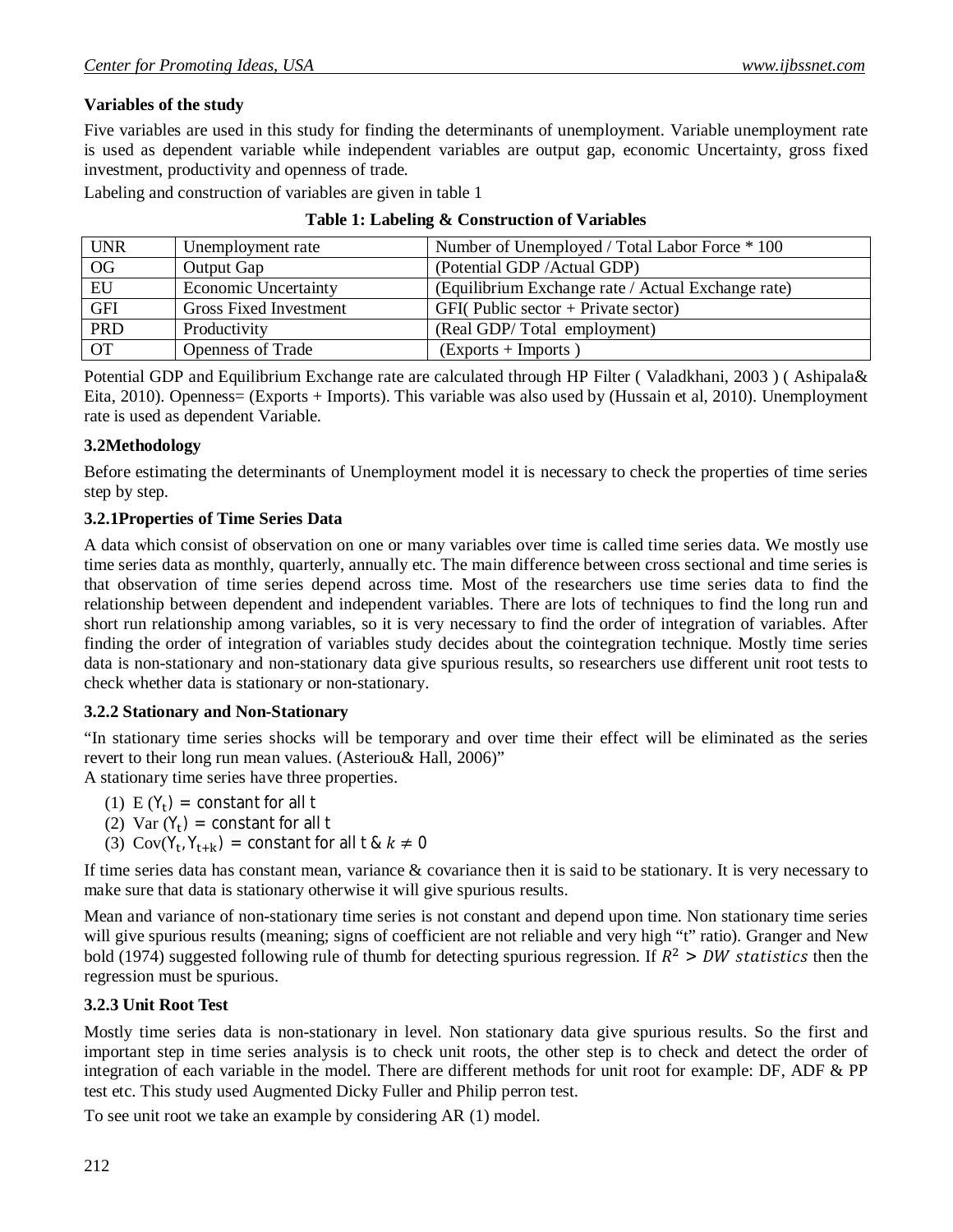ܺ<sup>௧</sup> = ߛ ܺ௧ିଵ + ݁௧…………… (1)

Where  $e_t$  being the white noise process and  $|\gamma| < 1$  shows a stationary condition.

Generally there are three possible cases:

- (1) When  $|\gamma| < 1$ , then the series is stationary.
- (2) When  $|\gamma| > 1$ , then the series is explosive.
- (3) When  $|\gamma| = 1$ , then series comprises unit root and the series is trendy and non-stationary.

If  $|\gamma| = 1$  then  $X_t$  has a unit root.

When $|\gamma| = 1$ , then by deducting  $X_{t-1}$  from both sides of equation (1)

$$
X_t - X_{t-1} = \gamma X_{t-1} - X_{t-1} + e_t
$$
  

$$
\Delta X_t = e_t
$$

Here $e_t$  is a white noise process and  $\Delta X_t$  is a stationary series. If a series  $X_t$  already has property of stationarity or it is stationary at level then it is written as I (0) and if the series is stationary after taking the first difference then it is written as I (1). This study utilized Augmented Dicky Fuller and Philip Perron test for verification of order of integration.

#### **3.2.4 Augmented Dicky-Fuller (ADF) Test for Unit Roots**

Augmented Dicky-Fuller (ADF) test is used to check the stationarity of each variable, and it is also used for order of integration of each variable.ADF is an extension of DF test, it contains an extra lagged term of the dependent variable in order to eliminate auto correlation among residuals. Lag length of extra term is either determined by Schwartz Bayesian Criterion (SBC) or by Akaike Information Criterion (AIC).

Augmented Dicky-Fuller (ADF) unit root test is based on following equations.

$$
\Delta X_t = \gamma X_{t-1} + \sum_{i=1}^p \beta_i \ \Delta X_{t-i} + \varepsilon_t
$$

Where  $\Delta$  = first difference operator  $p =$ lag operator  $t =$ time subscript  $\varepsilon$  = the error term

Augmented Dicky-Fuller (ADF) test is based on following three possible forms.

(1) Without intercept and trend

 $\Delta X_t = \gamma X_{t-1} + \sum_{i=1}^p \beta_i$ ୀଵ (1) ................................௧ߝ + ܺ∆

(2) With intercept

$$
\Delta X_t = \alpha_0 + \gamma X_{t-1} + \sum_{i=1}^p \beta_i \Delta X + \varepsilon_t \dots \dots \dots \dots (2)
$$

(3) With intercept and trend

 $\Delta X_t = \alpha_0 + \gamma X + \beta t + \sum_{i=1}^p \beta_i$ ୀଵ ∆ܺ௧ି + ߝ௧………………. (3)

This test was performed on level and  $1<sup>st</sup>$  difference. The null hypothesis is that the variable under estimation has unit root and alternative hypothesis is that there is no unit root. Decision rule for testing these hypotheses is:

If t-statistics> ADF critical value, then null hypothesis was not rejected. It depicts that series is nonstationary.

If t-statistics< ADF critical value, then null hypothesis was rejected. It shows that series is stationary.

#### **3.2.5 The Phillip-Perron Test**

The Philip-Perron test is a generalization of Augmented Dicky-Fuller (ADF) test which is developed by Phillips and Perron (1988). Phillip Perron (PP) test equation is given as under

$$
\Delta X_{t-1} = \alpha_0 + \gamma X_{t-1} + \mu_t
$$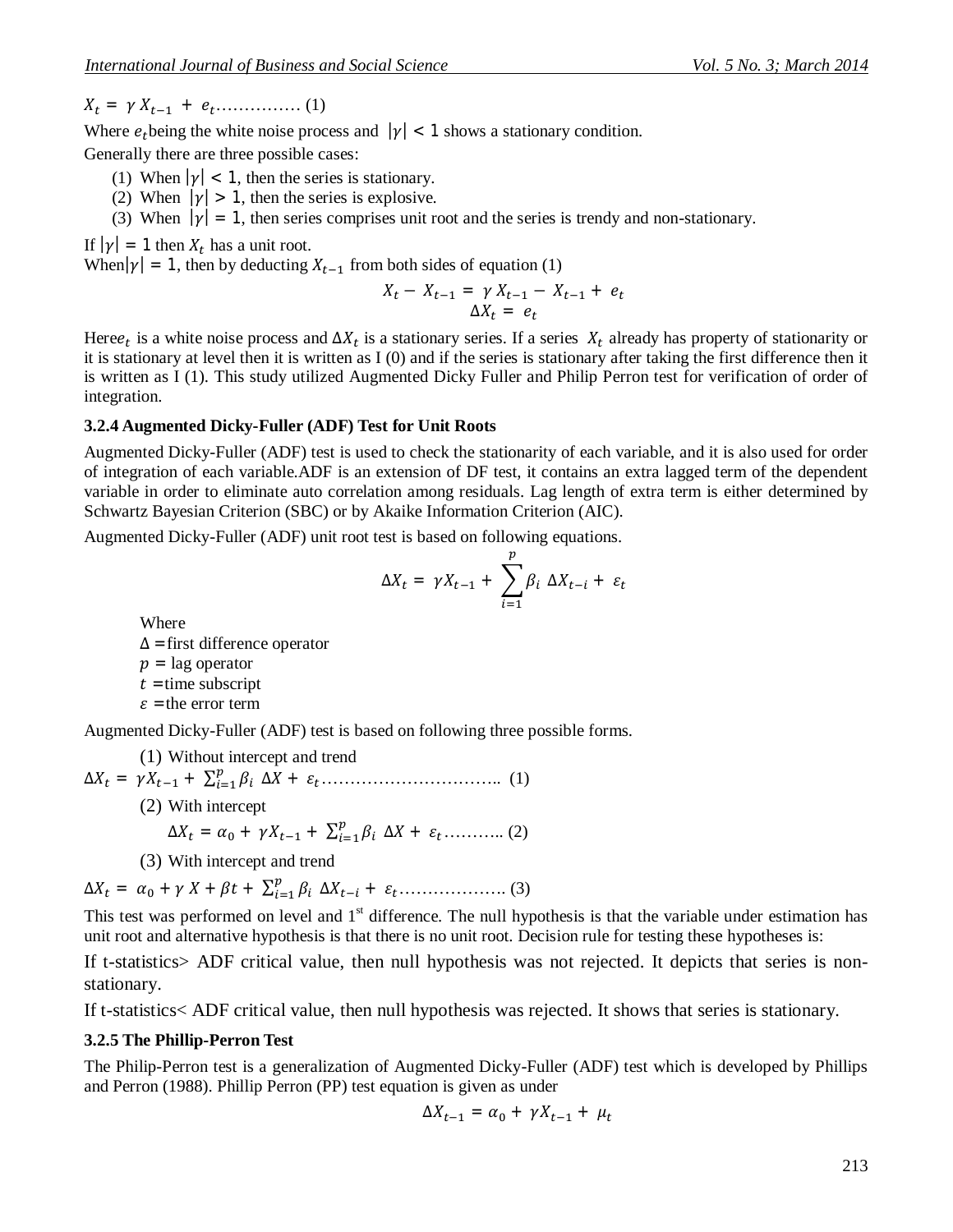PP test makes amendment to the t-statistics of coefficient  $\gamma$  in order to remove serial correlation in  $\mu_t$  (error term). PP test is a modification of ADF test that takes into account less restrictive nature of the error process.

#### **3.2.6 Co Integration**

The cointegration concept was first introduced by Granger (1981) and it was further explained by Engle Granger (1987), Engle & Yoo (1987), Stock & Watson (1988) etc. The main objective of cointegration is to discover the long run relationship among variables in the study. If series of the variable  $Y_t$  and  $X_t$  are stationary at first difference I (1) and error term  $\mu_t$  from the cointegration regression is stationary at the level I (0) then the series  $Y_t$ and  $X_t$  are cointegrated of order I(1,0) (Hanson & Juselius(1995)).

#### **An Autoregressive Distributed Lag (ARDL)**

The major objective of this study is to determine long run relationship between "output gap, uncertainty, openness of trade, productivity & Gross fixed investment with Unemployment rate." There are different cointegration techniques e.g. Engle Granger, Johansen Jousilus and Auto Regressive Distributed lag. Selection of technique depends upon order of integration. If order of integration of variables is same and all variables are on level I(0), then OLS is used. If all variables are integrated of order I(1) and there is only one independent variable, then Engel Granger cointigration technique is applied. If the integration of order is same for all variables and there are more than one independent variable, then Johanson Juselious cointegration technique is used. If order of integration of all variables is not same, then ARDL is applied. In this study order of integration is  $I(0)$ , &  $I(1)$ , so this study applied ARDL model.

The major objective of this study is to determine long run relationship between "output gap, uncertainty, openness of trade, productivity & Gross fixed investment with Unemployment rate."

ARDL model deals with single cointegration and it was introduced by Pesaran and Shin (1999) and further explained by Pesaran et al. (2001).

The general form of ARDL (p, q) is as:

$$
Y_t = \alpha_0 + \sum_{j=0}^q \beta_j L^J X_t + \sum_{j=0}^p \gamma_i L^J Y_t + \varepsilon_t
$$

Where,

L stands for lag operator,

 $L^J = X_{t-j}$  is a dynamic model in the level of the variable and their lags (Patterson, 2000.PP, 349) ARDL approach to co-integration provides the error correction version of ARDL model.

$$
\Delta LUNR_{t} = \alpha_{0} + \sum_{i=1}^{p} \beta_{i} \Delta LUNR_{t-i} + \sum_{i=1}^{p} \varphi_{i} \Delta LOG_{t-i} + \sum_{i=1}^{p} \gamma_{i} \Delta LEU_{t-i} + \sum_{i=1}^{p} \delta_{i} \Delta LGFI_{t-i} + \sum_{i=1}^{p} \sigma_{i} \Delta LPRD_{t-i} + \sum_{i=1}^{p} \rho_{i} \Delta LOP_{t-i} + \lambda_{1} LUNR_{t-1} + \lambda_{2} LOG_{t-1} + \lambda_{3} LEU_{t-1} + \lambda_{4} LGFI_{t-1} + \lambda_{5} LPRD_{t-1} + \lambda_{6} LOP_{t-1} + \mu_{t}
$$

Where :  $\beta$ ,  $\varphi$ ,  $\gamma$ ,  $\delta$ ,  $\sigma$  &  $\rho$  shows short run dynamics of the model and all  $\lambda$ 's shows the long run relationship. The ARDL approach consists of two steps for estimation of the long run relationship among variables. In first step Fstatistics is applied to check whether co-integration exists or not. F-statistics is compared with a critical value of F-tabulated by Pesaran (1997) or Pesaran et al .(2001)

There are two sets of critical values, one set suppose that all regressors in model are I (1) and the other supposes that all regressor are I  $(0)$  or there are two bounds of F-tabulated value. One is upper I $(1)$  and the other is lower bound I (0). If calculated F-statistics is greater than the upper bound of F-tabulated then cointegration exist among the variables, if it falls within the upper and lower bound, then inconclusive. If the F-statistics is lower than the lower bound of F-tabulated then no cointegration occurs among variables. The null hypothesis and alternative hypothesis are constructed as (Shehbaz& Amir, 2008).

Null Hypothesis: No cointegration

$$
\lambda_1 = \lambda_2 = \lambda_3 = \lambda_4 = \lambda_5 = \lambda_6 = 0
$$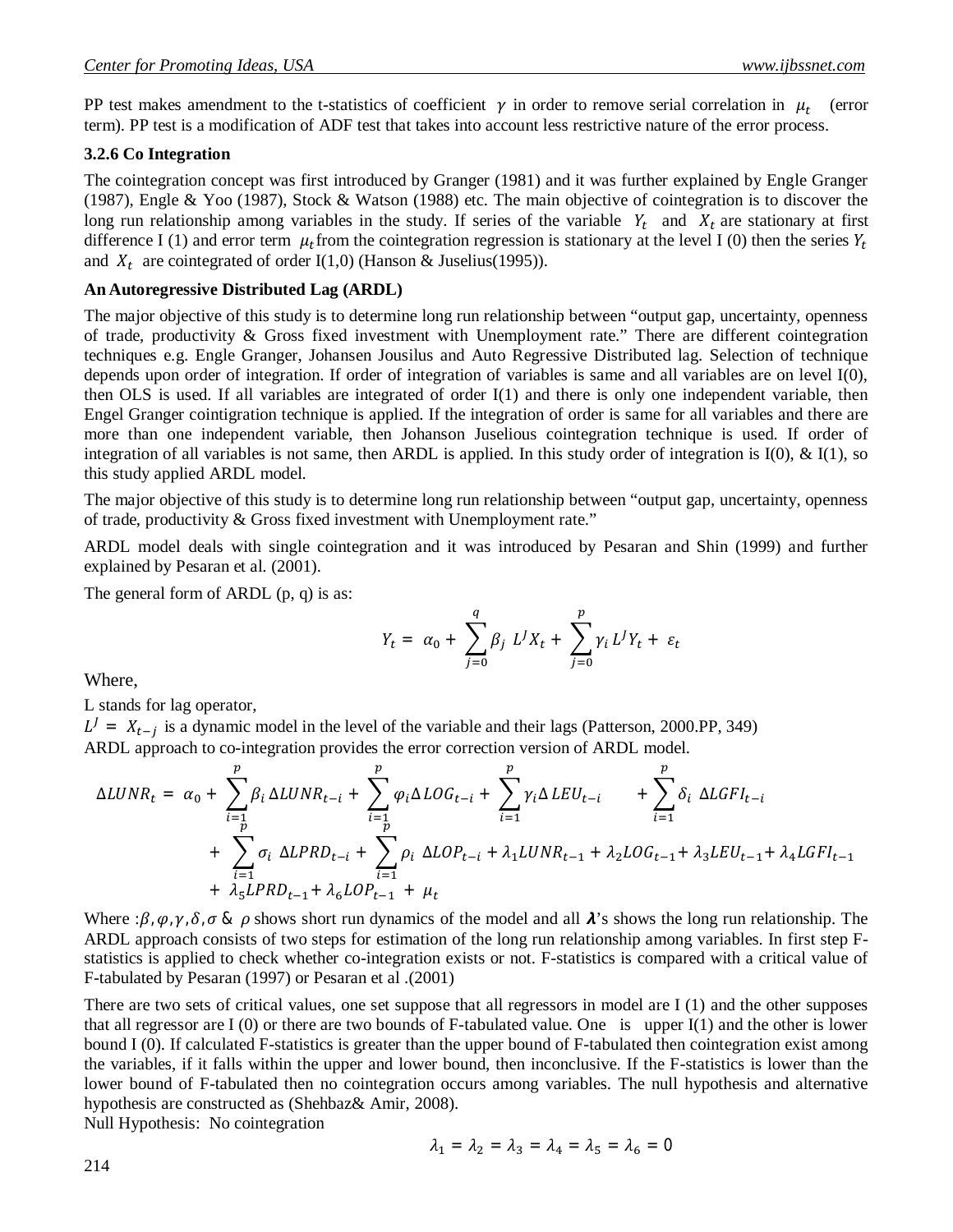Alternative Hypothesis: Cointegration exist

$$
\lambda_1 \neq \lambda_2 \neq \lambda_3 \neq \lambda_4 \neq \lambda_5 \neq \lambda_6 \neq 0
$$

This step estimates the long run relationship among regressors (Ellahi& Ahmed, 2011)

The following estimated long run model;

$$
LUNR_{t} = \alpha_{0} + \sum_{i=0}^{m} \beta_{1i} LUNR_{t-i} + \sum_{i=0}^{n} \varphi_{1i} LOG_{t-i} + \sum_{i=0}^{o} \gamma_{1i} LEU_{t-i} + \sum_{i=0}^{p} \delta_{1i} LGFI_{t-i} + \sum_{i=0}^{q} \sigma_{1i} LPRD_{t-i} + \sum_{i=0}^{r} \rho_{1i} LOP_{t-i} + \mu_{t}
$$

This approach has some advantages over other co integration techniques due to the following reasons. This is an OLS base approach, which treats together short run dynamics of model with the long run equilibrium of model while preserving with long run properties of data (Banerjee, et al., 1993). Other Co integration techniques necessitate that all variable's integrating order is same, but ARDL applies even though integration of order is different  $(I(1), \text{ or } I(0))$  or a mixture of both. To capture the process of generation of data from general to specific modeling sufficient lags are involved in this estimation technique. (Laurenceson & Chai, 2003). ARDL technique avoids problems resulting from non-stationary time series data (Laurenceson& Chai, 2003). This technique is strong for small samples so it is preferred on other techniques (Ghatak&Siddiki, 2001).

In conditional unrestricted ECM to test the significance of lagged levels of the variables F-statistics or Wald test is used (Pesaran et al, 2001).

After evaluation of the long run relationship the next step is to find the short run relationship between output gap, economic uncertainty, openness of trade, Productivity and Gross fixed investment with the unemployment rate. In other words we find short run elasticities through Error Correction Mechanism (ECM).

#### **Error Correction Model**

Error Correction Model approach is used to identify short run cointegration. First time this technique was applied by Sargan in 1964. Basically it is used to check the correctness of disequilibrium proportion from one period to the next period in an economic system. (Engel & Granger, 1987)

The general form of ECM is as:

$$
\Delta Y_t = \alpha_0 + b_1 \Delta X_t - \pi \mu_{t-1} + Y_t
$$

 $b_1$  = impact multiplier (short run effect)

 $\pi$  = feedback or adjustment effect

Impact multiplier measures the instant impact that change in  $X_t$  will have on change in  $Y_t$  & feedback shows how much of disequilibrium is being corrected.

$$
\mu_{t-1} = Y_{t-1} - \beta_1 - \beta_2 X_{t-1}
$$

In this equation  $\beta_2$  being the long run response (Asteriou & Hall, 2006).

The ARDL design of the short run dynamic can be resulted by building an error correction model of following form

$$
LUNR_{t} = \alpha_{0} + \sum_{i=0}^{p} \beta_{2i} LUNR_{t-i} + \sum_{i=0}^{p} \delta_{2i} LOG_{t-i} + \sum_{i=0}^{p} \gamma_{2i} LEU_{t-i} + \sum_{i=0}^{p} \rho_{2i} LGFI_{t-i} + \sum_{i=0}^{p} \sigma_{2i} LPRD_{t-i} + \sum_{i=0}^{p} \varphi_{2i} LOP_{t-i} + IJECM_{t-i} + \vartheta_{t}
$$

Where:

 $ECM_{t-i}$  Indicate the error correction term and  $\Pi$  shows speed of adjustment that is related to cointegration equation. ECM also checked the performance of coefficient that are significant or insignificant with negative or positive sign according to theory (Lal, 2010).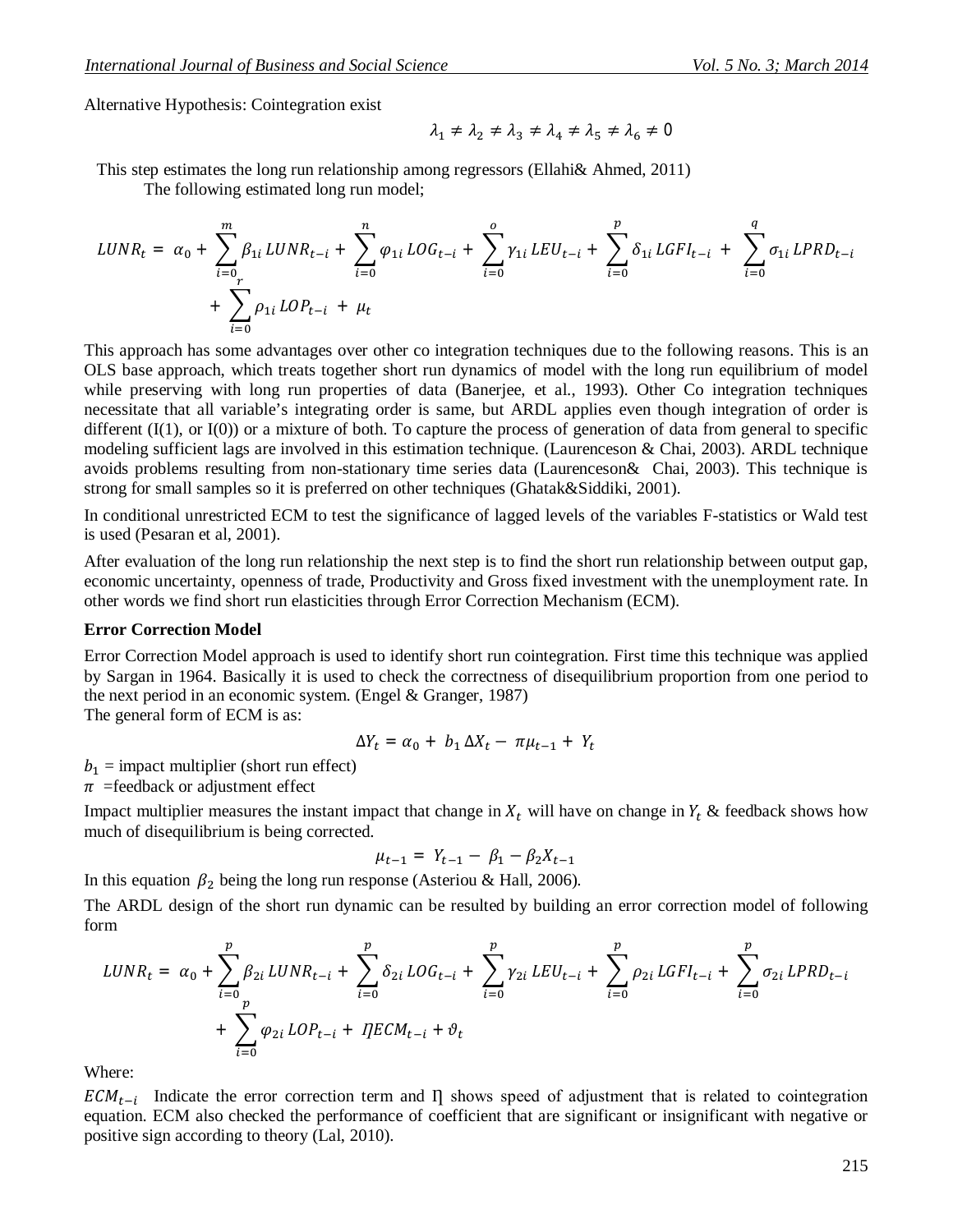$$
ECM_{t-i} = LUNR_t - \alpha_0 - \sum_{i=0}^p \beta_{1i} LUNR_{t-i} - \sum_{i=0}^p \delta_{1i} LOG_{t-i} - \sum_{i=0}^p \gamma_{1i} LEU_{t-i} - \sum_{i=0}^p \rho_{1i} LGFI_{t-i}
$$

$$
- \sum_{i=0}^p \sigma_{1i} LPRD_{t-i}
$$

All coefficients of short run dynamic of models convergence and  $\Pi$  showed the speed of adjustment. Advantages of ECM are following:

It is a very appropriate model because it measures the correction from disequilibrium of previous period which is very good economic implication (Asteriou & Hall, 2006).If there is cointegration then error correction models are constructed in terms of first difference which eliminate the trend of variable and solve the problem of bogus/spurious regressions (Asteriou & Hall, 2006). It provides reliable parameters of assessment by including both short run and long run effects.It does not depend on the nuisance parameters because it contains a limit distribution (Narayan & Smyth, 2006).ECMs fit general-to-specific approach to econometric modeling. In fact it is searched for most parimonious ECM model that fits the given data in the best way (Asteriou & Hall, 2006).

#### **3.2.6 Stability Test**

The parameter stability test is performed by employing the cumulative sum of Recursive Residuals (CUSUM) and the cumulative sum of squares of Recursive Residuals (CUSUMSQ).

#### *IV- Results and Discussion*

For finding the determinants of unemployment in Pakistan, first of all this study estimated the unit roots. Then co integration technique was applied.

#### **Unit Root**

There are different methods for testing unit root for example: Dicky-Fuller (DF), Augmented Dicky-Fuller (ADF), Phillip-Perron (PP) etc. This study used Augmented Dicky-Fuller and Phillip-Perron for removing the serial correlation problem. This study checked the stationarity of variables; first "with intercept & no trend" then "with intercept and trend". The null hypothesis is that the series has a unit root or the series is non-stationary while alternative hypothesis is that the series is stationary.

| <b>Variables</b> | <b>ADF TEST statistics</b> |           |                     |          | <b>PP</b> Test statistics |           |                        |           |
|------------------|----------------------------|-----------|---------------------|----------|---------------------------|-----------|------------------------|-----------|
|                  | Level                      |           | $1^5$<br>Difference |          | Level                     |           | $1^{51}$<br>Difference |           |
|                  | Without                    | With      | Without             | With     | Without                   | With      | Without                | With      |
|                  | trend                      | trend     | trend               | trend    | trend                     | trend     | trend                  | trend     |
| <b>LUNR</b>      | $-1.984$                   | $-2.037$  | $-5.467*$           | $-5.65*$ | $-2.038$                  | $-1.869$  | $-5.473*$              | $-6.768*$ |
| <b>LOG</b>       | $-3.657*$                  | $-8.000*$ | $-5.411*$           | $-5.15*$ | $-2.812$                  | $-6.615$  | $-8.658$               | $-6.789*$ |
| <b>LEU</b>       | $-2.910$                   | $-2.717$  | $-5.365*$           | $-5.27*$ | $-2.038$                  | $-1.869$  | $-5.473*$              | $-6.768*$ |
| <b>LGFI</b>      | $-2.347$                   | $-4.998*$ | $-3.889*$           | $-4.01*$ | $-2.102$                  | $-5.03*$  | $-3.625**$             | $-3.85**$ |
| <b>LPRD</b>      | $-0.004$                   | $-3.85**$ | $-5.506*$           | $-5.36*$ | 0.0758                    | $-3.89**$ | $-7.106*$              | $-6.846*$ |
| <b>LOP</b>       | $-2.032$                   | $-2.617$  | $-7.799*$           | $-8.11*$ | $-1.932$                  | $-2.468$  | 7.7989*                | $-8.906*$ |

#### **Result of ADF and PP Tests**

**\***Implies that coefficient is significant at 1% significance level

\*\*Implies that coefficient is significant at 5% significance level

*°*All variables are in logarithmic transformation.

Augmented Dicky-Fuller and Philip Perron results show that some variables have integrated order I (0), and some have I (1). After testing the stationarity of variables next step is to check the long run relationship among the variables. All selected variables of this study having a mutual order of integration which provides justification for using of ARDL approach. In this study there is not a single variable with integrated of order I (2). Because the existence of I (2) the computed F-statistic become failure on the basis of an assumption of the regressors- I (0) or I (1).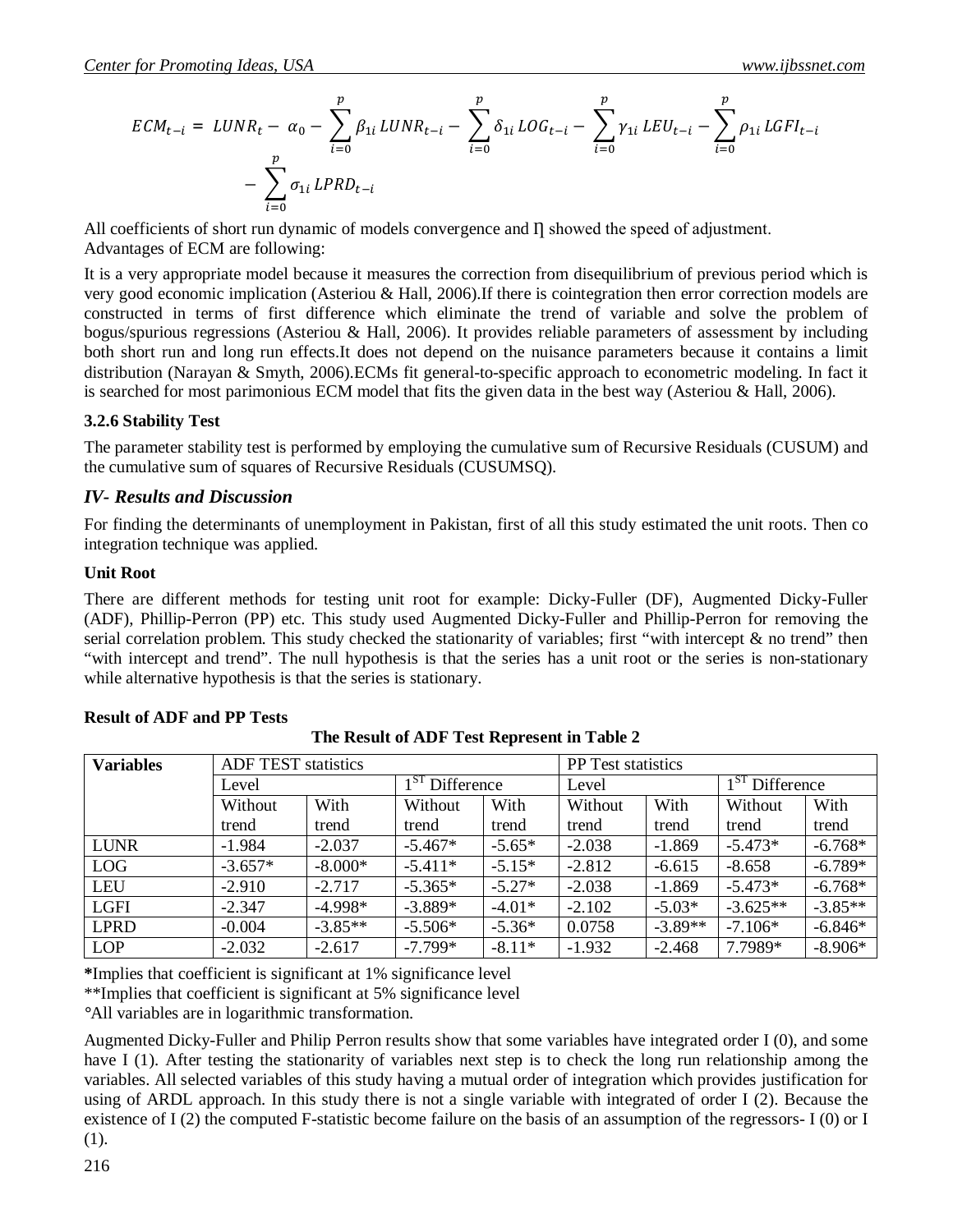## **Result of ARDL Approach**

ARDL approach has to steps: First step is to identify the presence of the long run relationship by applying the Fstatistic. Second step is to evaluate the long-term and short-term impact among the chosen regressors of the analysis (Ellahi and Ahmad, 2011).

### **Result of F-statistic of Co-integration Relationship**

Result of F-statistics is given in table 4.

The F-Statistic results show that there is existing of a long run relationship among dependent and independent variables. The dependent variable is the unemployment rate (UNR) while independent variables are Output gap (OG), Economic Uncertainty (EU), Gross fixed investment (GFI), Productivity (PRD), Openness of trade (OP).

| <b>Table 4: Results of F-Statistics</b> |  |
|-----------------------------------------|--|
|-----------------------------------------|--|

| <b>F-Statistics</b> | <b>Lag Value</b> |
|---------------------|------------------|
| 1.55                |                  |
| 3.37                |                  |
| $6.21**$            |                  |

F - statistic results were presented by using micro fit; 4.0 \*\*Existence of co-integration;

| Critical value of F-statistic at 95%**               | $= 2.476 - 3.646$ |
|------------------------------------------------------|-------------------|
| Critical value of F-statistic at $90\%$ <sup>*</sup> | $= 2.141 - 3.250$ |

*°*All variables are in logarithmic transformation

F-statistics on a fourth lag show that there is co-integration and existence of the long run relationship between dependent and independent variables because calculated F-statistic is 6.21 is greater than critical values 2.476 – 3.646 at the 5 percent level.

This output was helpful to decide that the null hypothesis of no-co integration can be rejected and co-integration relationship exists along with Unemployment rate (UNR) and its determinants. So the next step is to estimate the long run as well as the short run coefficients of the model.

#### **Result of Long run Coefficients**

After checking order of integration next step is to check long run relationship among variables. So this section gives long run coefficients result which is given below.

#### **Table 5: Result of Long run Coefficients**

The Result of long run Coefficients is given in table 5

| <b>Regressor</b> | Coefficient | <b>Standard Error</b> | <b>T-Ratio</b> |
|------------------|-------------|-----------------------|----------------|
| <b>LOUTP</b>     | 1.5898      | 0.29394               | 5.4087**       |
| <b>LUNC</b>      | 4.3195      | 0.69165               | $6.2453**$     |
| LGFI             | $-1.3192$   | 0.34509               | $-3.8227**$    |
| <b>LPRD</b>      | 3.7127      | 0.86916               | $4.2716**$     |
| <b>LOP</b>       | $-0.87088$  | 0.39422               | $-2.2091**$    |
| <b>INPT</b>      | $-9.2404$   | 2.9943                | $-3.0859**$    |

Dependent Variable is the unemployment rate.

Long-run result were presented using Microfit; 4.0

Note: \*\* indicates significant at the 5 percent significance level.

*°*All variables are in logarithmic transformation

Table 5 shows long run coefficient results, all variables are in logarithmic transformation so this table results also give long run elasticities.

There is a statistically significant positive relationship between Output gap (OG) and the unemployment rate (UNR). The results show that increase in the output gap by 1 percent, leads to 1.5 percent increase in unemployment. This result is consistent with those of (Valadkhani, 2003) and (Ashipala and Eita, 2010).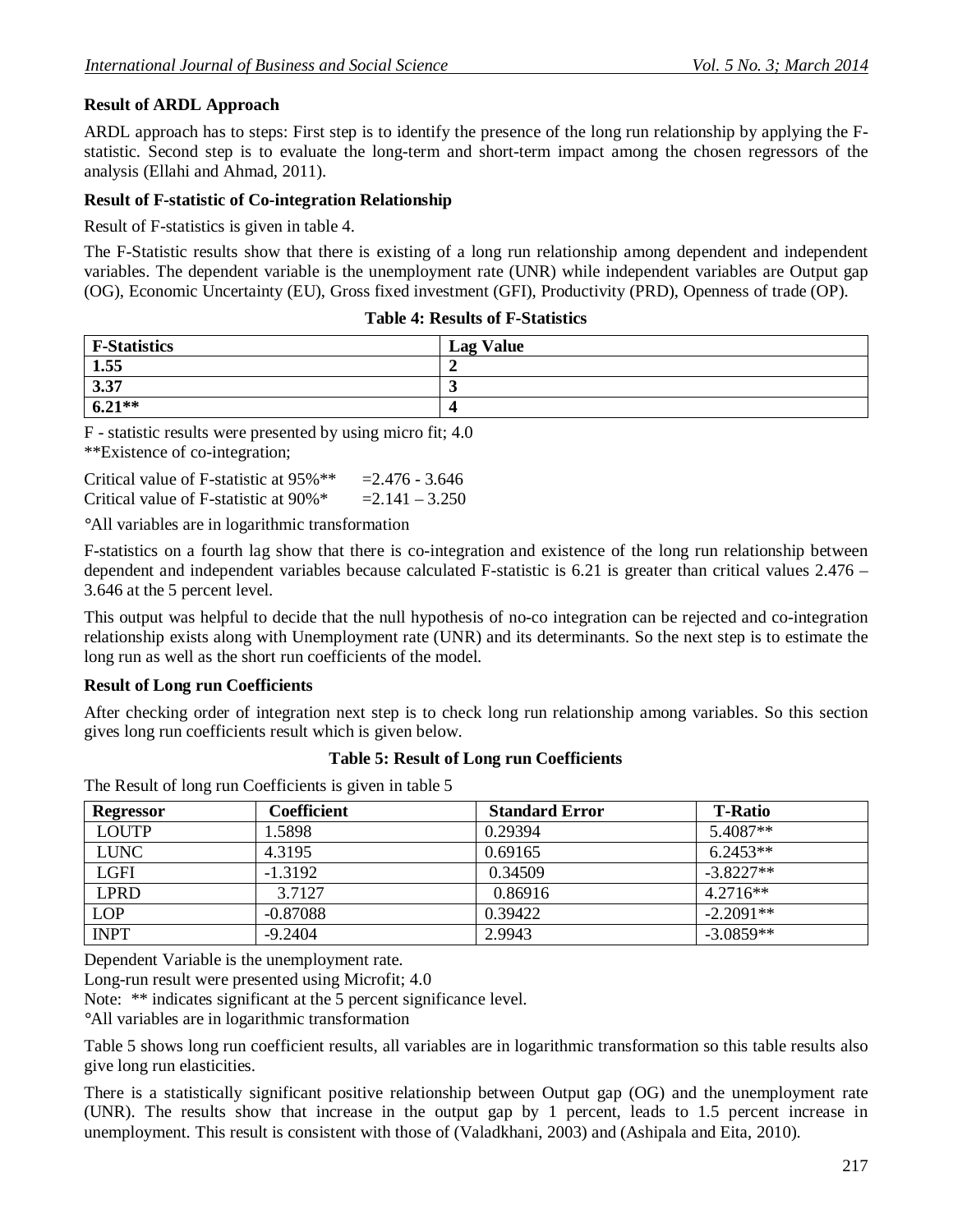Economic Uncertainty (EU) also has a positive effect on Unemployment. Results show that 1 percent increase in economic uncertainty leads to 4.3 percent increase in the unemployment rate and this is significant at 5 percent significance level. This result is in line with that of (Valadkhani, 2003). But there is statistically significant negative relationship between Gross Fixed Investment (GFI) and Unemployment rate. The result shows that 1 percent increase in gross fixed investment leads to 1.3 percent fall in unemployment rate, and it is statistically significant at 5 percent level. This result is consistent with those of (Valadkhani, 2003), (Ashipala and Eita, 2010), (Kabakalarli, 2010). Productivity (PRD) is also an important determinant of unemployment rate and there is a positive association between them. The table shows that 1 percent increase in productivity per person leads to 3.7 percent fall in unemployment rate. This result is significant at the 5 percent level of significance.

This result is consistent with (Ashipalaand Eita, 2010) and (Kabakalarli et al, 2010) that it has a positive impact on Unemployment rate. According to this study the same relationship between unemployment and productivity was found in Turkey and Namibia. A variable- Openness of trade (OP) is measured as the total sum of exports and imports. Construction of the variable in this way was measured by Hussain et al, (2010). There is a negative relationship between Openness of trade and unemployment rates and this relationship is significant at the 5 percent level. In case of Pakistan, its imports are greater than exports, but most of its imports do not consist of consumer goods. Major imports of Pakistan are petroleum, petroleum products, plastic, machinery, transportation equipment, paper, paperboard, edible oil, iron and steel. These are usable in further production. So when there is an increase in openness of trade then the unemployment rate will decrease. This result is in line with Signorelli et al, (2010).

## **Result of Error Correction Model (ECM)**

Result of Error Correction Model is given in table 6. The coefficient of error correction is significant at 1 percent significance level with correct or negative sign. The coefficient of ECM is (-1.20) which shows high speed of adjustment from short run fluctuations to long run equilibrium (120% discrepancy is corrected each year) approximately 120 percent of disequilibrium from the previous year's shock convergence back to the long run equilibrium in the current year. This result is in line with Khan and Hye (2010) in which ECM indicate very high speed of adjustment from short run oscillation to long run equilibrium (Ecm coefficient is -2.01 showing that 201% percent discrepancy is corrected in every year). This result is also in line with Ngbede et al, (2009) and Munir et al,  $(2011)$  in which coefficient of ECM is  $(-1.14)$  and  $(-1.55)$  respectively and it is showing that disequilibrium of previous period shock will be quickly adjusted to the long run equilibrium.

While results of short run coefficient show that change in output gap (OTP), (EU) and (PRD) have positive impact on change in unemployment rate (UNR). The coefficient of change in Gross fixed investment (GFI) and (OP) have negative impact on change in unemployment rate (UNR).

#### **Table 6: Result of ECM regression or Short run Coefficients**

The Result of short run Coefficients is given in table 6

| <b>Regressor</b>     | Coefficient    | <b>Standard Error</b> | <b>T-Ratio</b>      |
|----------------------|----------------|-----------------------|---------------------|
| dLUNR                | 0.3524         | 0.11338               | $3.1050(0.062)$ **  |
| <b>DLOG</b>          | 1.9136         | 0.43081               | $4.441(0.001)$ **   |
| <b>DLEU</b>          | 1.2748         | 0.50148               | $2.5506(0.032)*$    |
| <b>DLGFI</b>         | $-2.0231$      | 0.39648               | $5.102(0.001)$ **   |
| <b>DLPRD</b>         | 2.7494         | 0.68693               | $4.0025(0.003)$ **  |
| <b>DLOP</b>          | $-0.64967$     | 0.22070               | $-2.9437(0.016)$ ** |
| dLINPT               | $-11.1218$     | 3.2616                | $-3.4099((.005)*$   |
| $ecm(-1)$            | $-1.2036$      | 0.14690               | $-8.1934(.000)**$   |
| R square             | 0.94371        |                       |                     |
| R-Bar Square         | 0.79984        |                       |                     |
| <b>DW-Statistics</b> | 2.5251         |                       |                     |
| Dh-Statistics        | $-1.739$       |                       |                     |
| <b>F-Statistics</b>  | 7.94080(0.000) |                       |                     |

The dependent variable is Unemployment rate

The short-run result was presented using Microfit; 4.0

Note: \*\*, \*indicates significant at the 1 percent, 5 percent significance level.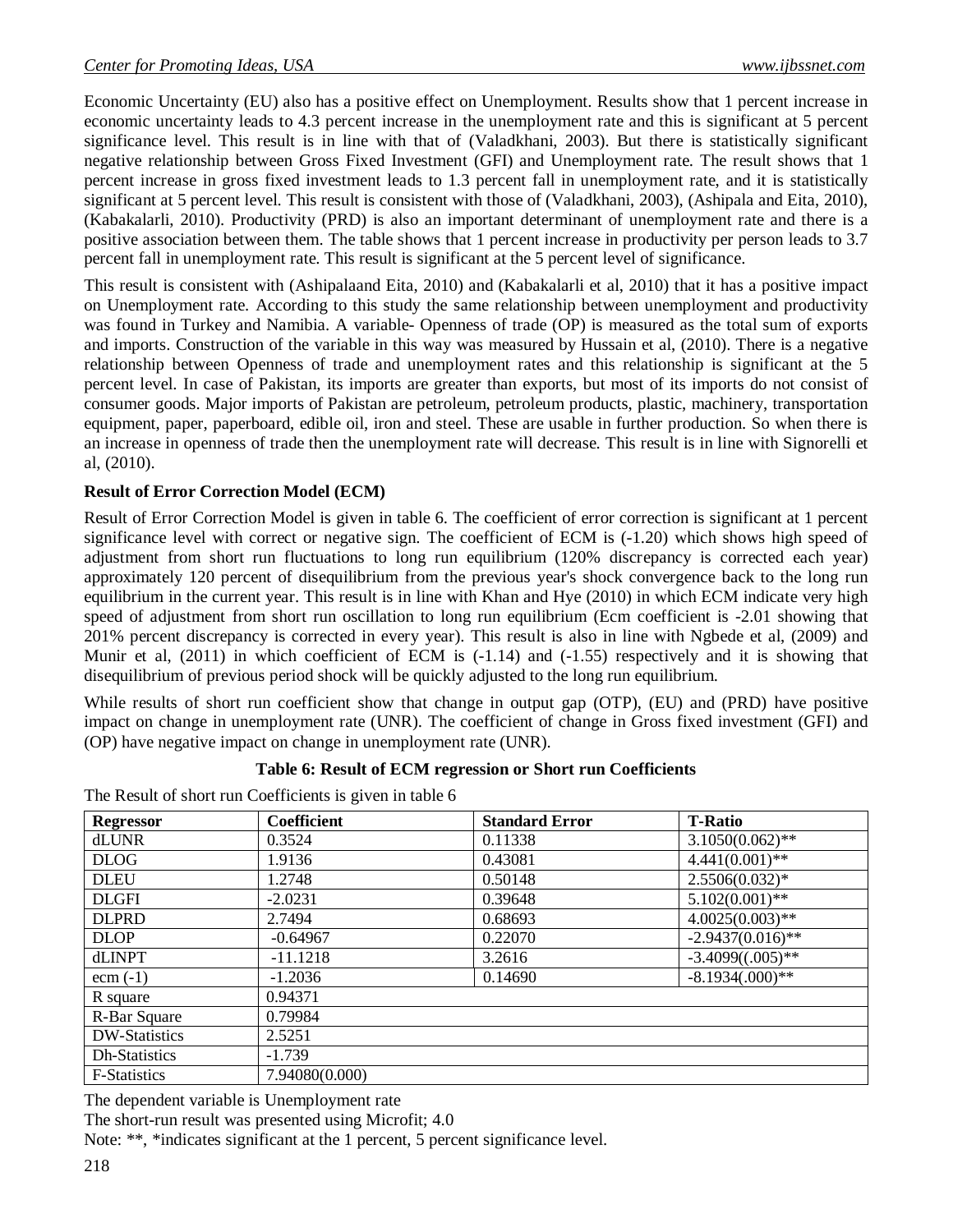# **Results of Stability Test**

The stability test was conducted to determine the goodness of fit of the ARDL model. Brown et al. (1975) suggested two tests that are Cumulative Sum and Cumulative Sum of Square, to check the structural stability. CUSUM test captures the systematic changes in regression coefficients, while CUSUMSQ detain the departure of parameters from reliability.



**Figure: 1 Cumulative Sum of Recursive Residuals**



# **Figure: 2 Cumulative Sums of Squares of Recursive Residuals**

Hence, parameter reliability is checked by using these two tests. The above graphs show the long run stability of the model because test statistics are within the bound values of a model for 5 % significance level.

# *Conclusion and Policy Recommendation*

Now a day's unemployment is a burning issue not only in developing countries but also in developed countries. There is a large literature review on unemployment at both national and international levels, but this study is different from other studies already done at national level of unemployment. This study uses those determinants of unemployment which are not already used in Pakistan. This research is based on the annual time series data over the phase of 1973 to 2010. This study applies augmented dicky fuller and Philips perron Unit Root tests to verify the stationarity of the data series. Order of integration of variables used in this analysis are I(0) and I (1) , so ARDL approach is used to investigate the long-run relationship and Error Correction Model to estimate the short run between unemployment and its determinants. The results show that in the long run as well as short run there is positive relationship between unemployment and the output gap. Economic uncertainty is an important determinant of unemployment in Pakistan and it has a statistically significant positive relationship with unemployment both in the long run and short run. Another important determinant of unemployment is gross fixed investment. As Gross fixed investment increases unemployment will decrease in both long run and short run and this relationship is statistically significant. Similarly there is statistically significant negative relationship between openness of trade and unemployment in the long run and in short-run.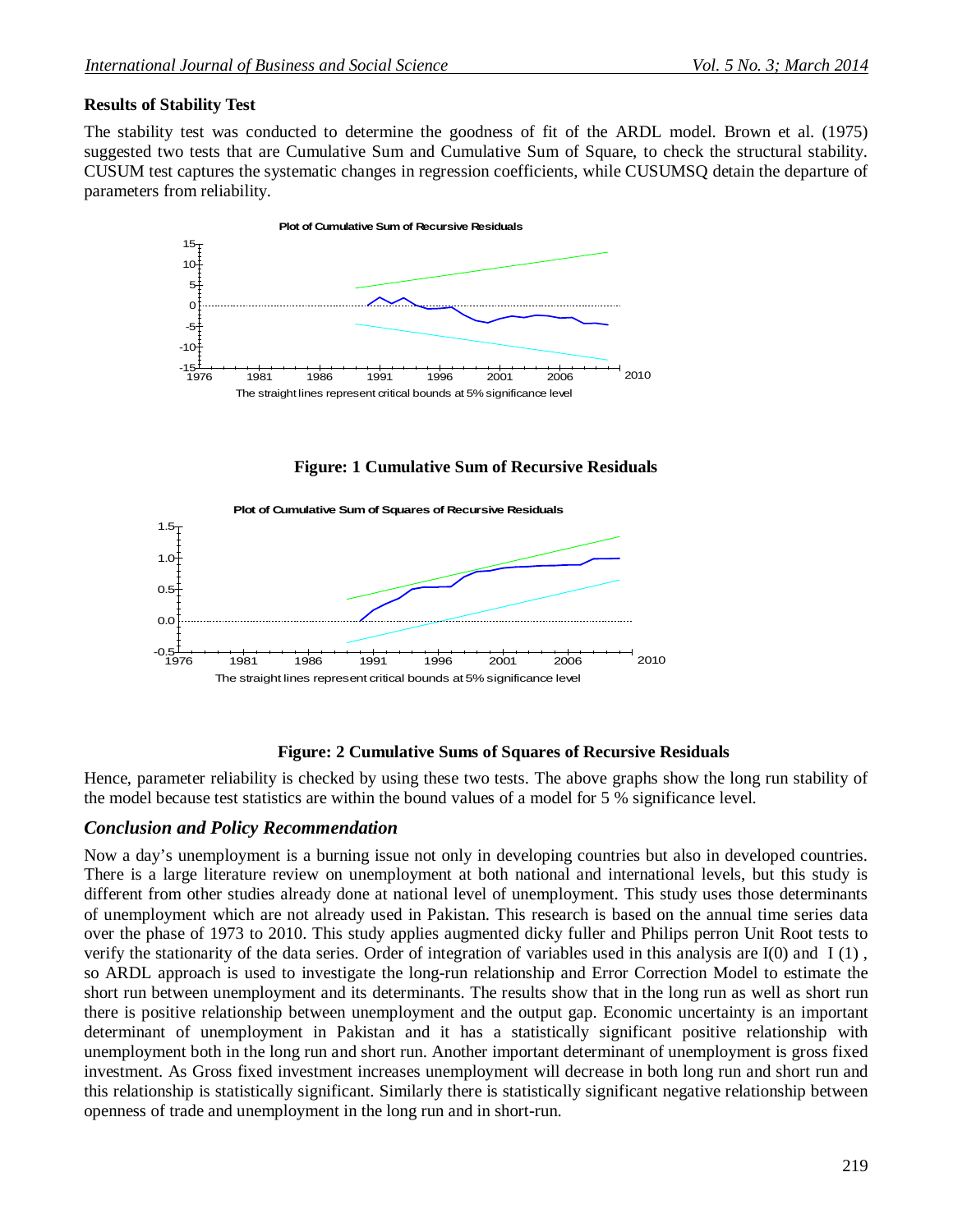But there is a positive relationship between productivity and unemployment rate in the long run and in the short run and this relationship is statistically significant at the 1 percent level. Study results give the idea or thinking about some policy implications or some recommendations which may be helpful in immediate reduction of the unemployment in Pakistan. Output gap should be decreased. In this connection it is suggested that policies focusing on increasing GDP growth should be implemented. Deprecation policies should be adopted. It will reduce our imports & increase our exports and this will ultimately decrease the unemployment level. Public sector as well as private sector investment is helpful for reduction of unemployment, so government should provide favorable environment for this purpose. Government should decrease trade restriction and this will result in an increase in openness of trade

## *Reference*

- Adewale, B. S. (2011). The determinants of urban unemployment crisis in Nigeria: An Econometric analysis. *Journals of Emerging Trends in Economics and Management Sciences, 2(3),* 184-192.
- Akhtar, S., &Shahnaz, L. (2005). Understanding the Youth Unemployment Conundrum in Pakistan: Preliminary Empirical Macro-Micro Analysis. Centre For Research on Poverty Reduction And Income Distribution, Discussion Paper Series No. 4.
- Ali, M. (2010).Causes of unemployment in Pakistan. Retrived April 8, 2012, from http://www.einfopedia.com/causes-of-unemployment-in-pakistan.php.
- Adewale, B. S. (2011). The determinants of urban unemployment crisis in Nigeria: An Econometric analysis. *Journals of Emerging Trends in Economics and Management Sciences, 2(3),* 184-192.
- Asteriou, D., & Hall, S.G.  $(1^{st})$  2006.Applied Econometric, A Modern approach using Eviews and Microfit.1<sup>st</sup> Edition. Palgrave Macmillion, New York pp,: 288.
- Buccaro, L., &Rei, D. (2005).Institutional Determinants of Unemployment in OECD Countries.A Time series Cross-sectional Analysis (1960-98).International Institute for Lab Studies.
- Banerjee, V., Newman, A. F. (1993).Occoupational choice and the process of Development.*Journal of Political Economy, 101,* 274-298.
- Ellahi, N., & Ahmad, M. (2011).Testing the join impact of foreign aid and foreign direct investment on overtime economic growth of Pakistan. International Conference on Business and Economic Research (ICBER), 34-65.
- Engle, R.F. & Granger, C.W. J. (1987).Cointegration and crror correction: Representation, estimation and testing. Econometrica, *55(2):* 251-276.
- Ellahi, N., & Ahmad, M. (2011).Testing the join impact of foreign aid and foreign direct investment on overtime economic growth of Pakistan. International Conference on Business and Economic Research (ICBER), 34-65.
- Eita, J. H., &Ashipala, J. M. (2010). Determinants of Unemployment in Namibia*. International Journal of Business and Management, 5(10),* 92-104.
- Ghatak, S., &Siddiki, J.U. (2001).The use of the ARDL approach in estimating virtual exchange rates in India.*Journal of Applied Statistics, 28(5),* 573-583.
- Gillani, S. Y. M,.Rehman, H. U., & Gill, A. R. (2009). Unemployment, Poverty, Inflation and Crime Nexus: Cointegration and Causality Analysis of Pakistan. *Pakistan Economic and Social Review, 47(1),* 79-98.
- Hussain, T., Siddiqi, M. W., &Iqbal, A. (2010). A Coherent Relationship between Economic Growth and Unemployment : An Empirical Evidence from Pakistan. *International Journal of Human and Social Sciences, 5(5),* 332-339.
- ILO (2011).Global employment trends.International Labour Organization.Geneva.
- Government of Pakistan.(2011). Economic Survey of Pakistan.Ministry of Financ Pakistan.
- Kabaklarli, E., Hazel, P. E., and Bulus, A. (2011). Economic determinants of Turkish youth unemployment problem: Co-integration analysis. International Conference on Applied Economics.(267-272). Perugia, Italy.
- Kyei, K. A., &Gyekye, K. B. (2011). Determinants of Unemployment in Limpopo Province in South Africa : Exploratory Studies. *Journal of Emerging Trends in Economics and Management Sciences, 2(1),* 54-61.
- Khan, R. E. and Hye, Q. (2010). Financial Sector Reforms and Household Saving in Pakistan: An ARDL Approach. African Journal Management, 4(16), 3447-3456.